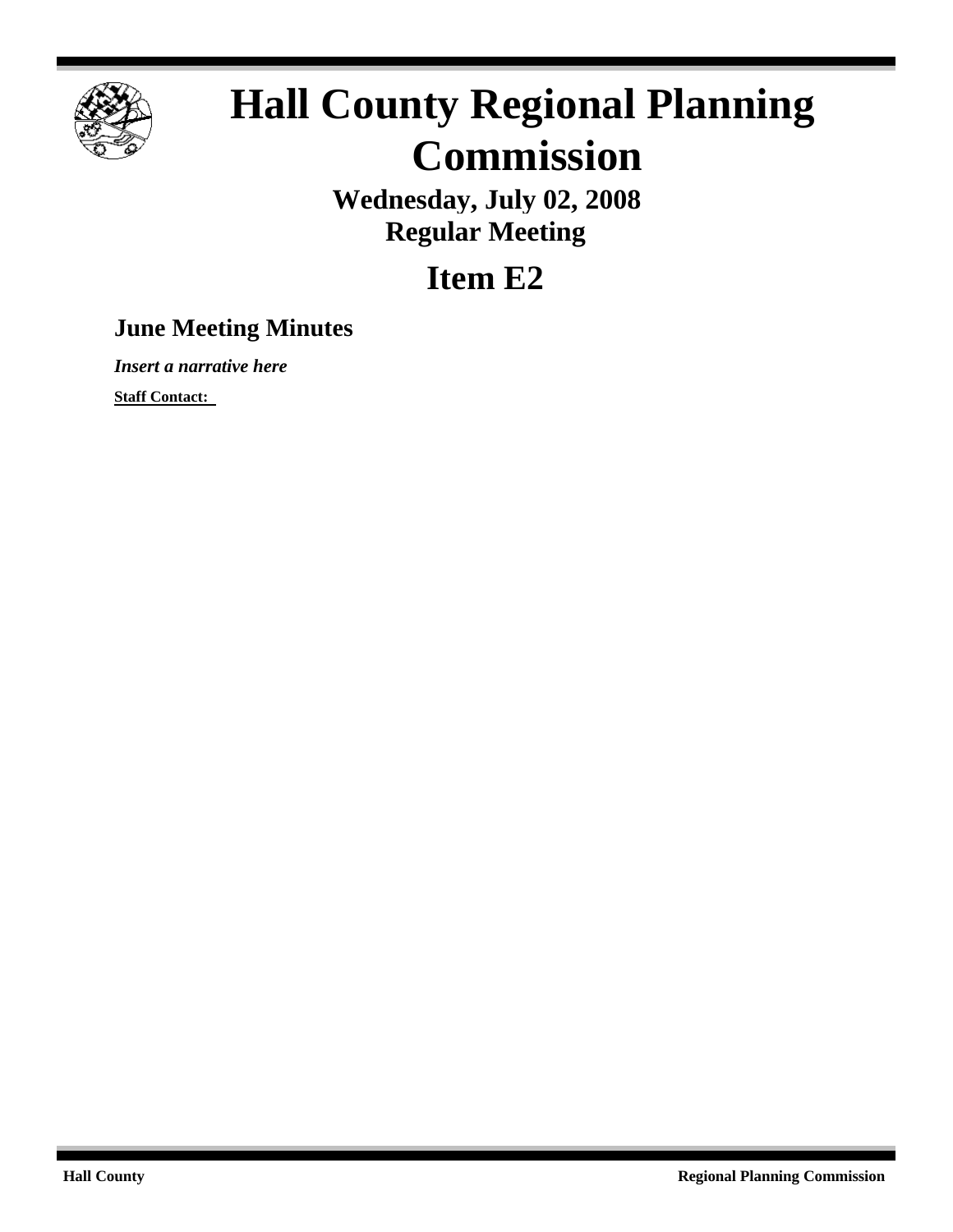

#### THE REGIONAL PLANNING COMMISSION OF HALL COUNTY, GRAND ISLAND, WOOD RIVER AND THE VILLAGES OF ALDA, CAIRO, AND DONIPHAN, NEBRASKA

**Minutes** for June 4, 2008

The meeting of the Regional Planning Commission was held Wednesday, June 4, 2008, in the Community Meeting Room - City Hall – Grand Island, Nebraska. Notice of this meeting appeared in the "Grand Island Independent" May 24, 2008.

| Present: | Pat O'Neill<br>Les Ruge<br>Don Snodgrass<br><b>Mark Haskins</b>          | <b>Bill Hayes</b><br>Jaye Monter<br>Karen Bredthauer |
|----------|--------------------------------------------------------------------------|------------------------------------------------------|
| Absent:  | Dianne Miller, John Amick, Deb Reynolds, Scott Eriksen,<br>Lisa Heineman |                                                      |
| Other:   | Steve Riehle, John McDermott, Dawn Nowka                                 |                                                      |
| Staff:   | Chad Nabity, Rose Woods                                                  |                                                      |
| Press:   |                                                                          |                                                      |

#### **1. Call to order.**

Chairman O'Neill called the meeting to order at 6:00 p.m. He stated that this was a public meeting subject to the open meetings laws of the State of Nebraska. He noted that the requirements for an open meeting were posted on the wall in the room and easily accessible to anyone who may be interested in reading them.

#### **2. Minutes of May 7, 2008 meeting.**

A motion was made by Hayes, and seconded by Ruge, to approve the Minutes of the May 7, 2008 meeting as presented.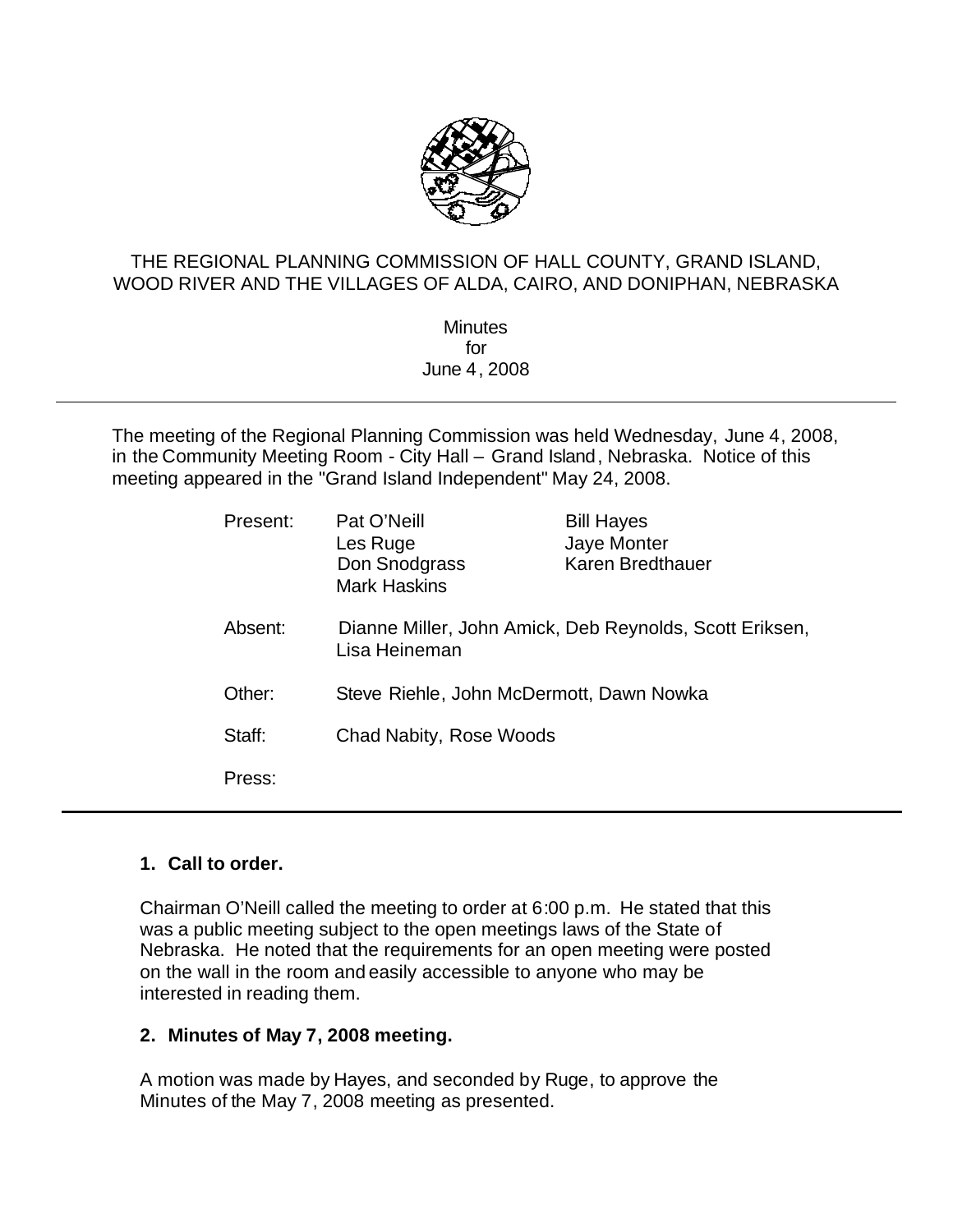The motion carried with 7 members present 5 voting in favor (O'Neill, Ruge Hayes, Haskins, Snodgrass) and 2 members present abstaining (Monter, Bredthauer).

#### **3. Request time to speak.**

John McDermott, attorney for Gordman Properties LLC., requested time to speak on Agenda item #5 and Dawn Nowka, Vice President of Grand Island Mall, requested time to speak on Agenda item #5.

#### **4. Public Hearing.**

Concerning rezone request of Good Samaritan Subdivision from RD to Amended RD. Rezoning of land proposed for changing number of units for Lot 3 from 12 to 28 Senior Housing Apartments to 37 to 65 Senior Housing Apartments. Located North of Trust St., South of Rolling Green Dr., in the City of Grand Island. (C-15-2008GI) (Hearing, Discussion, Action)

Chairman O'Neill opened the above mentioned public meeting.Nabity described that this was Good Samaritan Subdivision that was approved over a year ago. This would be an amended change to allow a change in wording in one paragraph allowing 37-65 units. This doesn't change building envelope or the number of buildings allowed.

No comments from the audience were made.

O'Neill closed the public hearing. A motion was made by Haskins, and seconded by Hayes, to recommend approval as submitted.

A roll call vote was taken and the motion passed with 7 members present (O'Neill, Ruge, Hayes, Monter, Haskins, Bredthauer, Snodgrass) all voting in favor.

#### **5. Public Hearing.**

Rezone request, Grand Island Mall Fifteenth Subdivision, Changing Zone from CD to Amended CD Zone, in the city of Grand Island, Hall County, Nebraska. (C-16- 2008GI) (Hearing, Discussion, Action)

Chairman O'Neill opened the above mentioned public meeting. Nabity first explains the site for the proposed building pointing out the location of Shopko and the Grand Island Mall, and the Gordman's Building. The proposed site is near Webb Rd., with water and sewer accessibility. There is no new plan for a new entrance; they would use the existing College Street extended. There is a plan for a drive through window without having to drive through the parking lot. Staff is recommending this Commercial development; it is amending the existing Commercial development, and will fill in the front along Webb Road.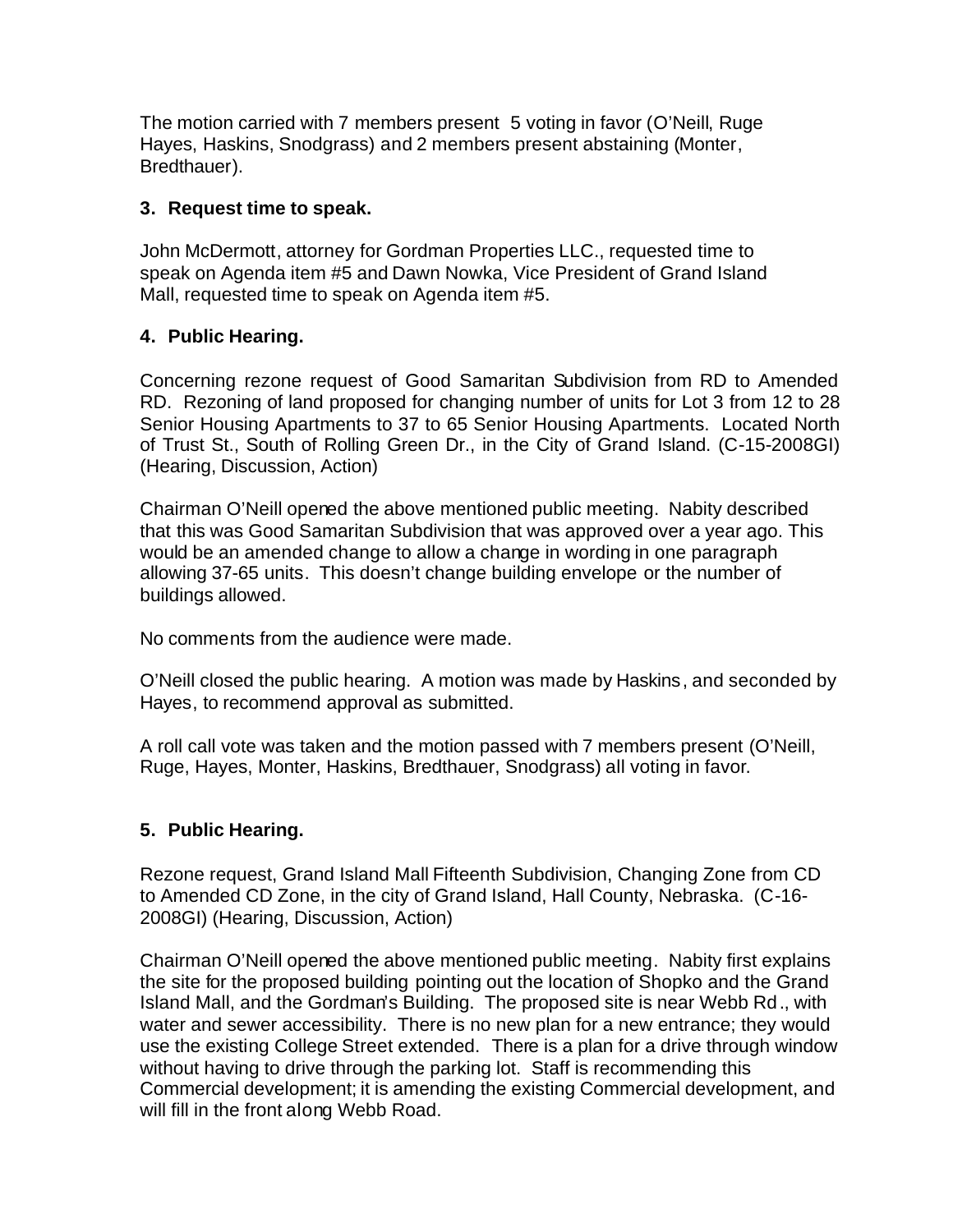John McDermott, attorney appearing for Gordman Properties LLC., had objections that the new proposed building would balkanize the existing property and impair the sightlines. He stated that currently the area lacks proper development and this needs to be looked at further before approving. They want proper development that visually would be much more acceptable to the area along with the other businesses. Ruge asked how it compromises the plan for the area. McDermott just explained that whole area is just becoming Balkanized. There is no thought given as to how to develop the area in a manner that would be consistent; making this a more desirable area, a more visually appealing area to Grand Island. The biggest concern is that the proposed building does block the sightline to his client's property from Webb Rd. O'Neill clarified that Gordman's owned the portion to the north that has been remodeled and added onto. That area is not part of the GI Mall.

Nabity explained that currently the Gordmans property is zoned B2, General Commercial, Grand Island Mall and ShopKo are a CD Zone or Commercial Development zone. The area to the north was a slightly different zoning district.

Dawn Nowka, Vice President of the Grand Island Mall spoke in favor for adding the new proposed building location. They do not feel that the location is impairing the sightline, if any view is blocked it would be that of the Grand Island Mall. Currently there are outlots already created, there is a strip mall center and Burger King to the north and to the south there is Video Kingdom. None of these currently hinder the sightlines. The current proposed building would take up just a portion of the front section. O'Neill commented that in the last few years there have a couple of rezoning requests, and asked if the GI Mall has a plan as to how the remaining property is going to develop? O'Neill stated that it just seems as if every few years lots are just being split up. Nowka replied that currently on the west side of the mall they have plans and some land for sale. There are also lots along Webb that can be developed. Ruge asked what the size of the new building would be. Nabity explained that the new building would be 45' x 90'; it will be larger than the one on  $2<sup>nd</sup>$  St, same general design as the  $2<sup>nd</sup>$  St., location. The new building will be located in the corner; they also have plans for landscaping around the front of the building. Bredthauer questioned that the proposed building would not take up the whole frontage of that area. Nowka responded that the building will only take up a third of that area.

O'Neill's final comments were that the CD zone was developed to have a fairly specific game plan, and now 15 subdivisions out stuff is just being changed, and what happens when all the view of the mall is blocked? O'Neill is just not sure when it's going to stop? When the parking lot is full of fast food restraints?

No further questions or comments from the audience were made.

O'Neill closed the public hearing. A motion was made by Ruge, and seconded by Bredthauer, to recommend approval as submitted.

A roll call vote was taken and the motion passed with 7 members present and 6 voting in favor (Ruge, Hayes, Monter, Haskins, Bredthauer, Snodgrass) all voting in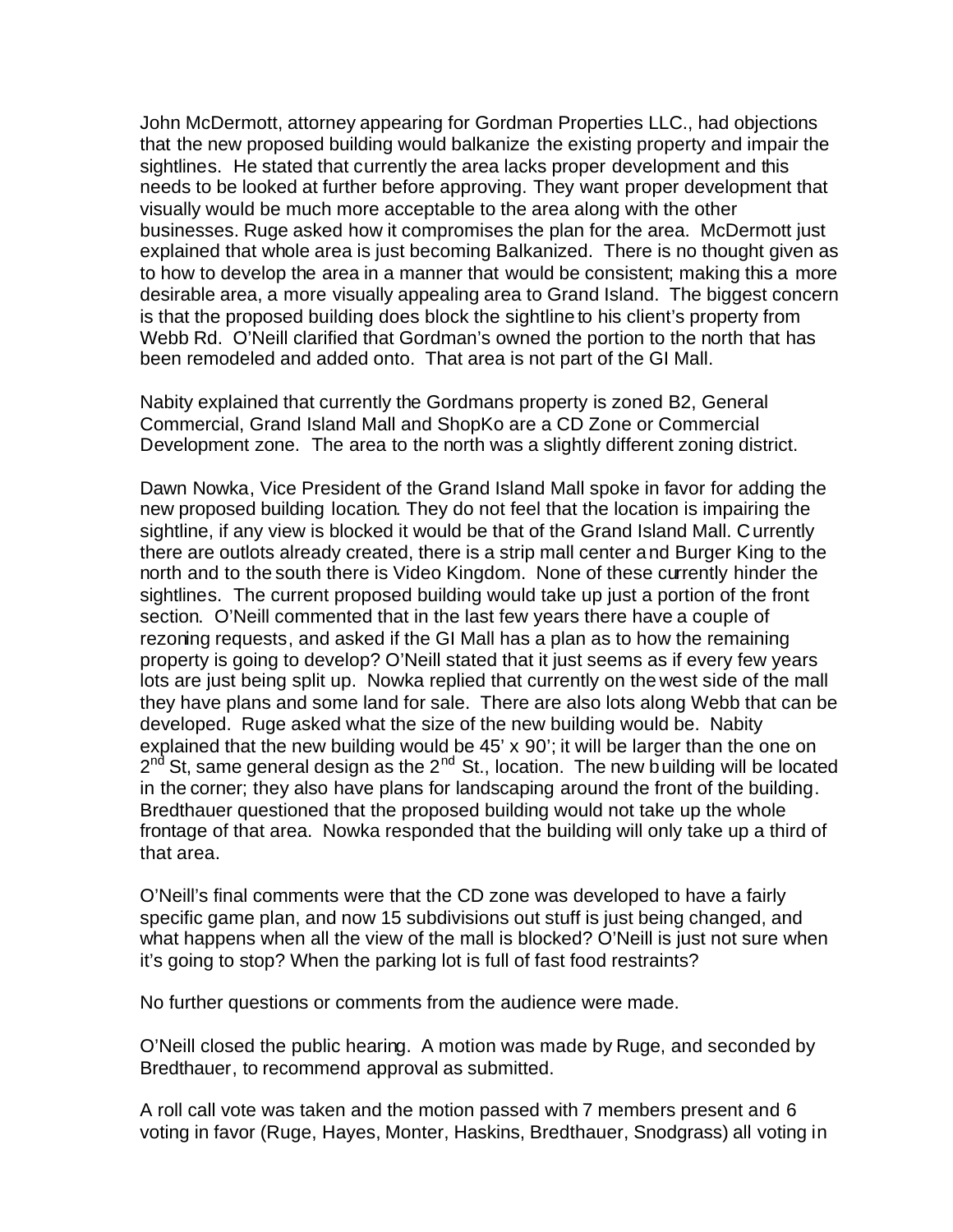favor, and 1 member voting against (O'Neill).

#### **Meeting was temporally suspended due to the tornado warning siren that went off at approximately 6:15.**

#### **Meeting was continued at approximately 6:40.**

#### **6. Public Hearing.**

Proposed changes to adopt new Flood Maps and reference maps dated September 26, 2008 in Hall County. Including Alda, Cairo, Doniphan, Grand Island and Wood River zoning regulations. (C-18-2008All) (Hearing, Discussion, Action)

Chairman O'Neill opened the above mentioned public meeting, Nabity explained that these maps were reasonable. Nabity expressed that we can not afford to be in noncompliance with federal flood plain regulations. Nabity recommends approval of the new Flood Maps that would take effect September, 26, 2008.

Nabity also explained that the new flood maps will be available online, on Mapsifter 7. Haskins asked if they used the soil maps from years ago to determine the elevations. Nabity replied that they do it based on flows and aerial photography. It was done using the best available data. There are some possibilities for properties owners who feel that they should be out of the flood zone to have their property surveyed and if it is high enough it can be removed from the flood plain by letter of map amendment.

Haskins asked if there were benchmarks on the official maps in certain places to base the survey off of. Nabity explained there are not benchmarks on these maps. But they are based on USGS benchmarks so those are available.

Hayes asked in on Mapsifter if you could find out if a specific property would be in the flood zone. Nabity explained that now you cannot find out that information however soon the flood plain detail will be available once the information gets loaded and you will be able to apply the layers and the flood zone information will be available on Mapsifter 7. The new Flood Maps will not take effect until September 26, 2008. However they will be available on Mapsifter 7 in the next few weeks.

No further questions or comments from the audience were made.

O'Neill closed the public hearing. A motion was made by Hayes, and seconded by Ruge to recommend approval as submitted.

A roll call vote was taken and the motion passed with 7 members present and 7 voting in favor (Ruge, Hayes, Monter, Haskins, Bredthauer, Snodgrass, O'Neill).

#### **7. Council Referral.**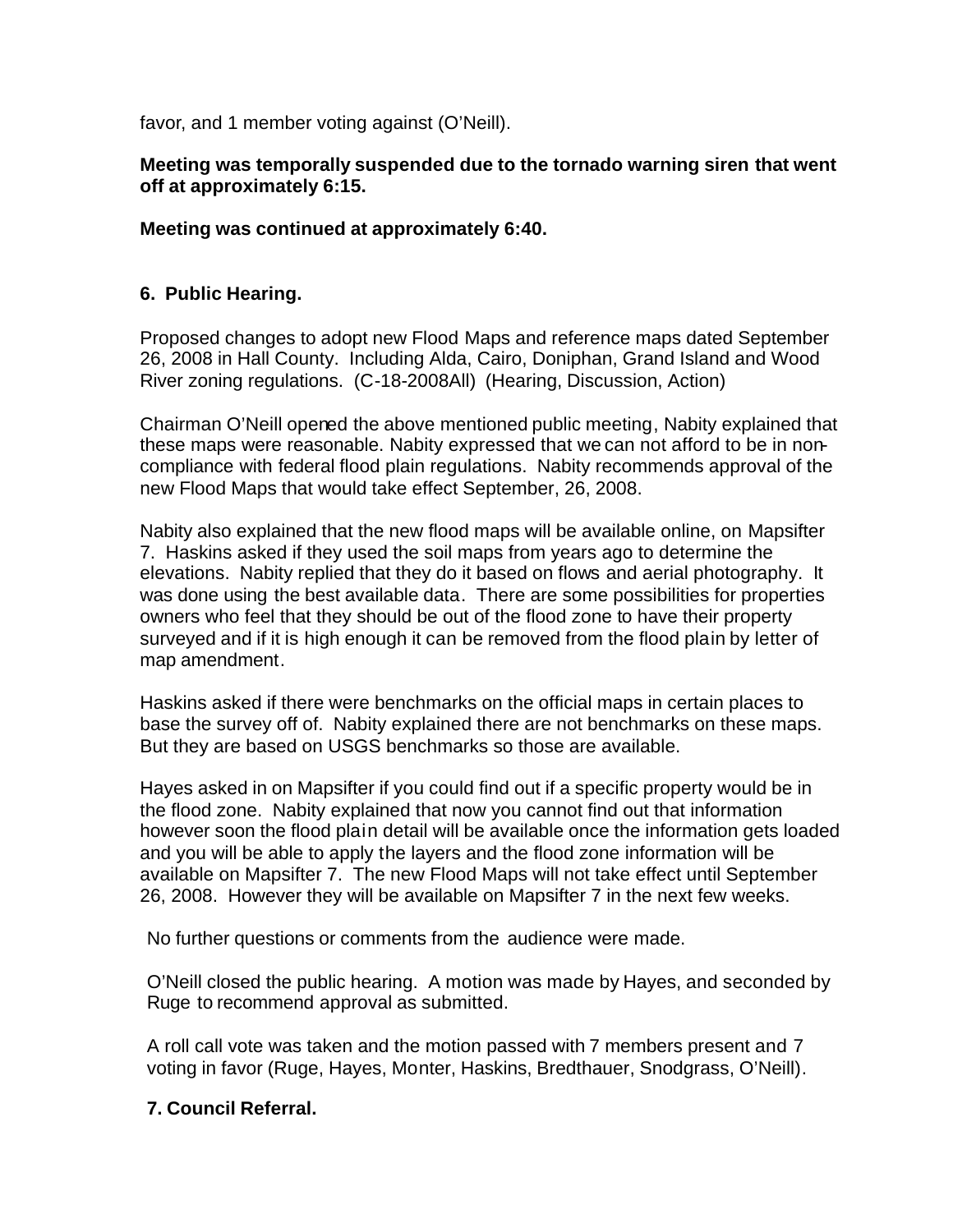Concerning the formation of a new business improvement district in and around the Downtown Grand Island to replace BID 5. (C-20-2008GI) (Discussion, Action)

Nabity talked about the proposed section is extending to add more area. This includes the Courthouse, City Hall; they want to incorporate more area to include the downtown city government focusing on improvements and amenities.

O'Neill asked how the residential structures would be assessed; Nabity said they would be to some degree, possibly following the model used in Lincoln where there is only a partial assessment since residential properties do not receive a benefit from all of the activities of the BID. This would be up to Council to decide.

No further questions or comments from the audience were made.

A motion was made by Snodgrass, and seconded by Haskins to recommend approval as submitted.

A roll call vote was taken and the motion passed with 7 members present and 7 voting in favor (Ruge, Hayes, Monter, Haskins, Bredthauer, Snodgrass, O'Neill).

#### **Consent Agenda**

- **8. Final Plat –** Grand Island Mall Fifteenth Subdivision, West of Webb Rd., and South of Capital Ave., a tract of land comprising all of Lot One (1). Grand Island Mall Eighth Subdivision, in the city of Grand Island, Hall County, Nebraska.
- **9. Final Plat –** Nyce Subdivision, West of South Locust, a tract of land located in the Northwest Quarter (NW1/4), Section Twenty Seven (27), Township nine (9), North Range nine (9), in Hall County, Nebraska.
- **10. Final Plat –** TNT Boshart Subdivision, a legal tract of land in the West Half (W1/2) of the Northwest Quarter (NW1/4) section Twenty Seven (27), Township Twelve (12) North Range Twelve (12), comprising of One (1) Lot, in Hall County, Nebraska.
- **11. Final Plat –** La Luc Subdivision, a tract of land, comprises of Lot One (1) and of Lot (2), to make one (1) lot. A tract of land located in the Southeast Quarter of the Southwest Quarter (SE1/4 SW1/4) of Section Four (4), Township Eleven (11), North Range Nine (9), in Grand Island, Hall County, Nebraska.
- **12.Final Plat –** R B Acres Subdivision, a tract of land part of the Southwest Quarter (SW1/4) of Section Thirty Five (35), Township Nine (9), North Range Ten (10), comprising of One (1) Lot, in Hall County, Nebraska.

Consent Agenda was considered by the Commissioners.

O'Neill asked for any comments, no further questions or comments from the